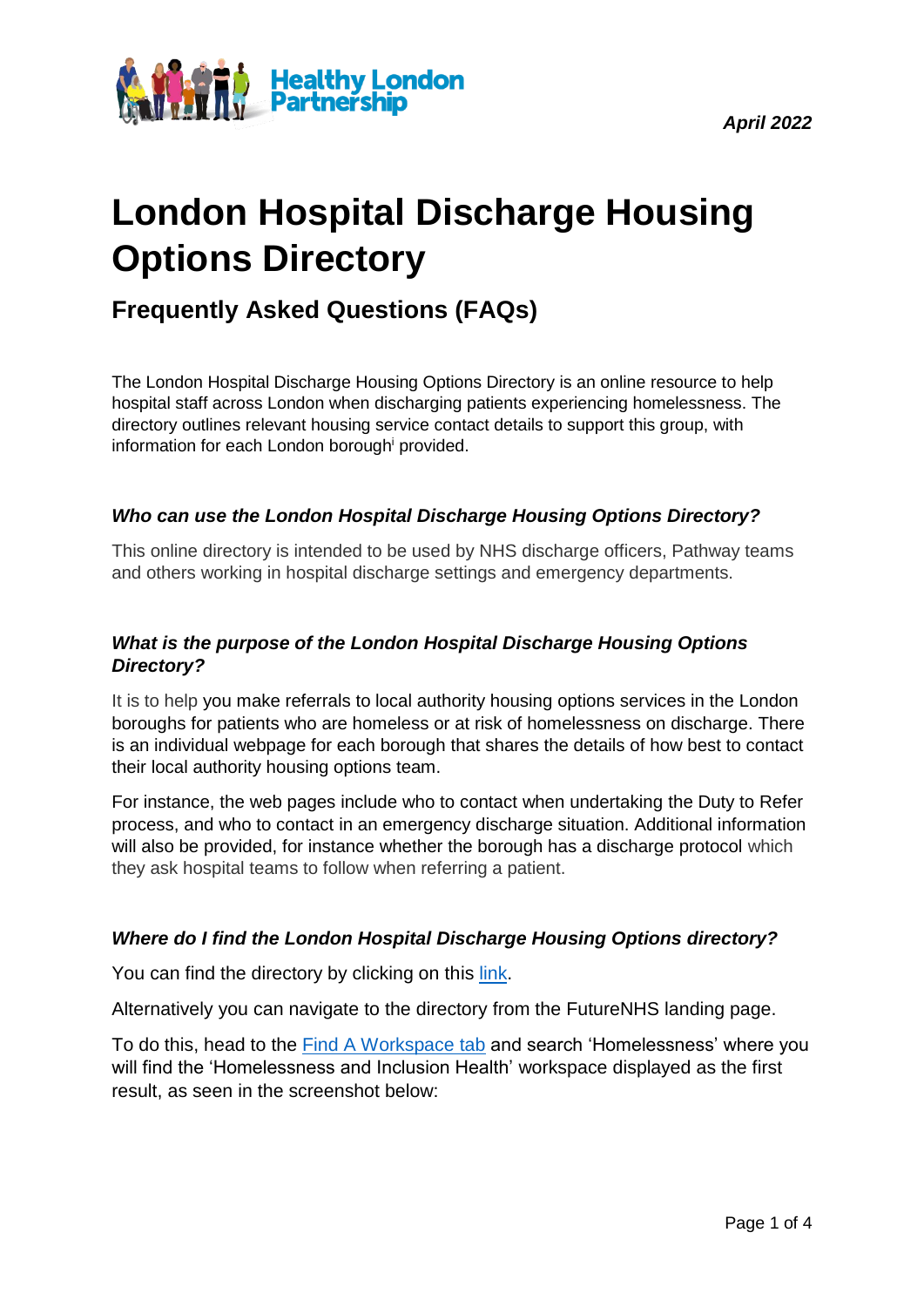

#### **>>>FutureNHS**

| My Dashboard                                       | My Workspaces $\blacktriangleright$          | Q Search                                                                                                                                                                                                                                                                                                                                                                                                                                                                                                                                                        | Notifications     | Account<br>$\bullet$ |
|----------------------------------------------------|----------------------------------------------|-----------------------------------------------------------------------------------------------------------------------------------------------------------------------------------------------------------------------------------------------------------------------------------------------------------------------------------------------------------------------------------------------------------------------------------------------------------------------------------------------------------------------------------------------------------------|-------------------|----------------------|
| Dashboard                                          | $\bigwedge$ Find Workspace<br>$\left\langle$ |                                                                                                                                                                                                                                                                                                                                                                                                                                                                                                                                                                 |                   |                      |
| Workspaces<br><b>Notifications</b>                 |                                              | <b>Find a Workspace</b>                                                                                                                                                                                                                                                                                                                                                                                                                                                                                                                                         |                   |                      |
| Tasks<br>Calendar                                  | workspace manager.                           | Search for open and restricted workspaces available across FutureNHS. Some will allow you to join immediately, and some workspaces will require approval by a                                                                                                                                                                                                                                                                                                                                                                                                   |                   |                      |
| <b>Private Messages</b><br><b>Account Settings</b> |                                              | If you can't find a workspace to join, why not go to the FutureNHS Case Study Hub. The hub is open to all members to access, enabling you to search for, add to<br>and edit resources from across health and social care.                                                                                                                                                                                                                                                                                                                                       |                   |                      |
| Find a Workspace                                   |                                              | This page lists all the Workspaces that are available to you.                                                                                                                                                                                                                                                                                                                                                                                                                                                                                                   |                   |                      |
|                                                    |                                              |                                                                                                                                                                                                                                                                                                                                                                                                                                                                                                                                                                 | homelessness      | Q                    |
|                                                    | Workspan                                     |                                                                                                                                                                                                                                                                                                                                                                                                                                                                                                                                                                 | Created           | <b>Members</b>       |
|                                                    |                                              | Homelessness and Inclusion Health<br>A workspace to support homeless health and inclusion health work. We'd like to enable everyone<br>working to support people who are homeless to share information, resources etc.                                                                                                                                                                                                                                                                                                                                          | 03 Apr 2020 17:42 | 1201                 |
|                                                    | <b>Changing</b><br><b>Futures</b>            | <b>Changing Futures vivil</b><br>A workspace to support and improve the ways that systems and services work to support individuals<br>experiencing multiple disadvantage - including a combination of homelessness, substance misuse,<br>mental health issues, domestic abuse and contact with the criminal justice system. Who will want to join<br>the workspace? The Workspace will be a focal point for communication and resources for the Changing<br>Futures programme. The workspace will be a space to: - Enable members to hold discussions in forums | 13 Sep 2021 12:49 | 129                  |

Click on the Homelessness and Inclusion Health link, followed by the London Hospital Discharge Housing Options Directory in the left hand side bar – see the Housing Directory tab circled below:



**中共命 第四日日 日 日 日** 日

**NHS**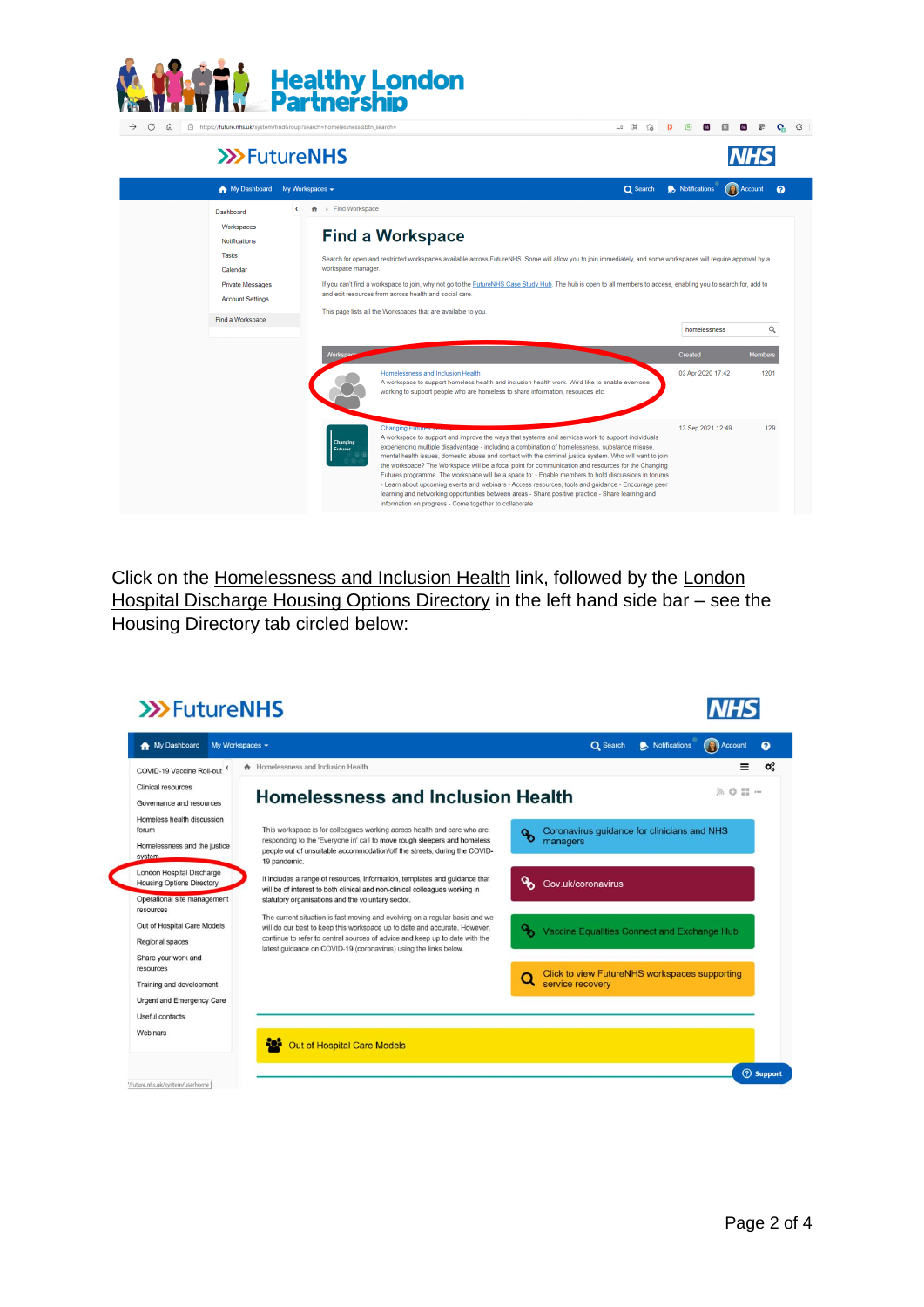

### *How do I register for an NHS Futures account?*

FutureNHS is open to anyone working in health and social care. You can become a member if you are invited to join a workspace by a workspace manager, or you can self-register on the platform if you work for a trusted organisation like the NHS and have an @nhs.net, @\*.nhs.uk, @nhs.scot or @phe.gov.uk email address.

It's also easy for local authority officers and others working in homelessness to register. If you have a different email to the above, you can request an invitation to join the FutureNHS platform through the new [members'](https://future.nhs.uk/connect.ti/system/text/register) page.

If you click on the request access button on the left-hand side of the webpage, a box will appear titled 'contact us' where you will be asked to enter your details and press send.

The FutureNHS team aim to process your request within seven working days.

If you have questions relating to the NHS Futures platform, including user interface, we'd recommend looking at the NHS Futures FAQ page: [Platform FAQs -](https://future.nhs.uk/Home/view?objectId=17750480) FutureNHS Platform - [FutureNHS Collaboration Platform](https://future.nhs.uk/Home/view?objectId=17750480)

If you have any queries about your access, please don't hesitate to email us at [hlp.homelesshealthcovid19team@nhs.net.](mailto:hlp.homelesshealthcovid19team@nhs.net)

See the screenshot below to preview how to request access:

| <b>&gt;&gt;&gt;FutureNHS</b>                                                                                                                                                                                            |                                                                                         |                          |
|-------------------------------------------------------------------------------------------------------------------------------------------------------------------------------------------------------------------------|-----------------------------------------------------------------------------------------|--------------------------|
| New members - Request access                                                                                                                                                                                            | Transforming how health and social care work together                                   |                          |
| To request an invitation for the FutureNHS platform,<br>please tell us the details of the workspace you are<br>wanting to join and the reason for joining in the "How<br>can we help you?" section of the support form. | Join our online community of staff<br>working across health and social care             |                          |
| <b>Request access</b>                                                                                                                                                                                                   | Learn more                                                                              | <b>Contact us</b>        |
| Already have an account?                                                                                                                                                                                                |                                                                                         | Your name                |
| Log in                                                                                                                                                                                                                  |                                                                                         |                          |
|                                                                                                                                                                                                                         |                                                                                         | <b>Email address</b>     |
|                                                                                                                                                                                                                         | Our values: clinical engagement, patient involvement, local ownership, national support |                          |
|                                                                                                                                                                                                                         | Privacy Policy   Terms and Conditions   Accessibility   You're in Kahootz with the NHS  | How can we help you?     |
|                                                                                                                                                                                                                         |                                                                                         |                          |
|                                                                                                                                                                                                                         |                                                                                         | <b>Attachments</b>       |
|                                                                                                                                                                                                                         |                                                                                         | $\Box$ Add up to 5 files |
|                                                                                                                                                                                                                         |                                                                                         | Send<br>zendesk          |